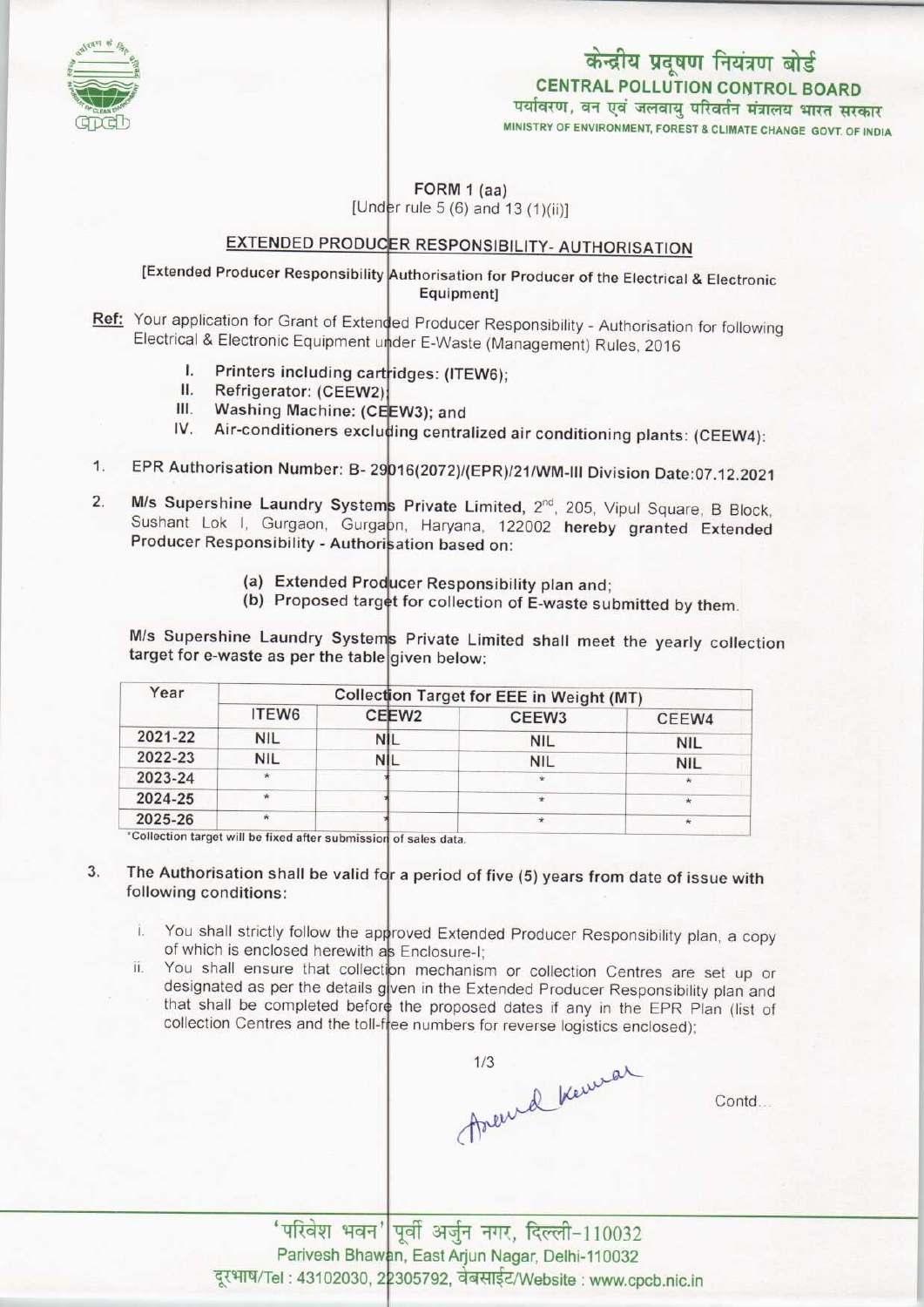

#### From pre page....

- You shall ensure that all the collected e-waste is channelized to your iii. dismantler/recycler M/s E-waste Recycler India, Shed No 15 Roz ka Meo Industria area Nuh and records shall be maintained at recycler/dismantler and your end
- You shall maintain records, in Form-2 of these Rules, of e-waste and make such  $iv$ . records available for scrutiny by Central Pollution Control Board;
- You shall file annual returns in Form-3 to the Central Pollution Control Board on or V. before 30th day of June following the financial year to which that returns relates.

# vi. General Terms & Conditions of the Authorisation:

- The authorisation shall comply with provisions of the Environment (Protection) Act 1986 and the E-waste (Management) Rules,2016 made there under
- The authorisation or its renewal shall be produced for inspection at the request of an officer authorised by the Central Pollution Control Board;
- Any change in the approved Extended Producer Responsibility plan should be  $C.$ informed to Central Pollution Control Board within 15 days on which decision shall be communicated by Central Pollution Control Board within sixty days
- It is the duty of the authorised person to take prior permission of the Central d. Pollution Control Board to close down any collection centre/points or any other facility which are part of the EPR plan;
- An application for the renewal of authorisation shall be made as laid down in subrule (vi) of rule of 13(1) the E-Waste (Management) Rules, 2016
- The Board reserves right to cancel/amend/revoke the authorisation at any time as  $f_{\cdot}$ per the policy of the Board or Government.

#### vii. Additional Conditions: -

- a) That the applicant will subm<sub>it annual sales data along with annual returns</sub>
- b) That the applicant has to ensure that the addresses of collection points provided In the approach has to show that the diameters of concentent points provided<br>by them in their EPR Plan are correct and traceable and the collection points/centres are functional;
- c) That the applicant will submit revised application for grant of EPR Authorisation in case of applicant adding/changing PRO or changing its EPR Plan

 $2/3$ Anaud Kewer

Contd...